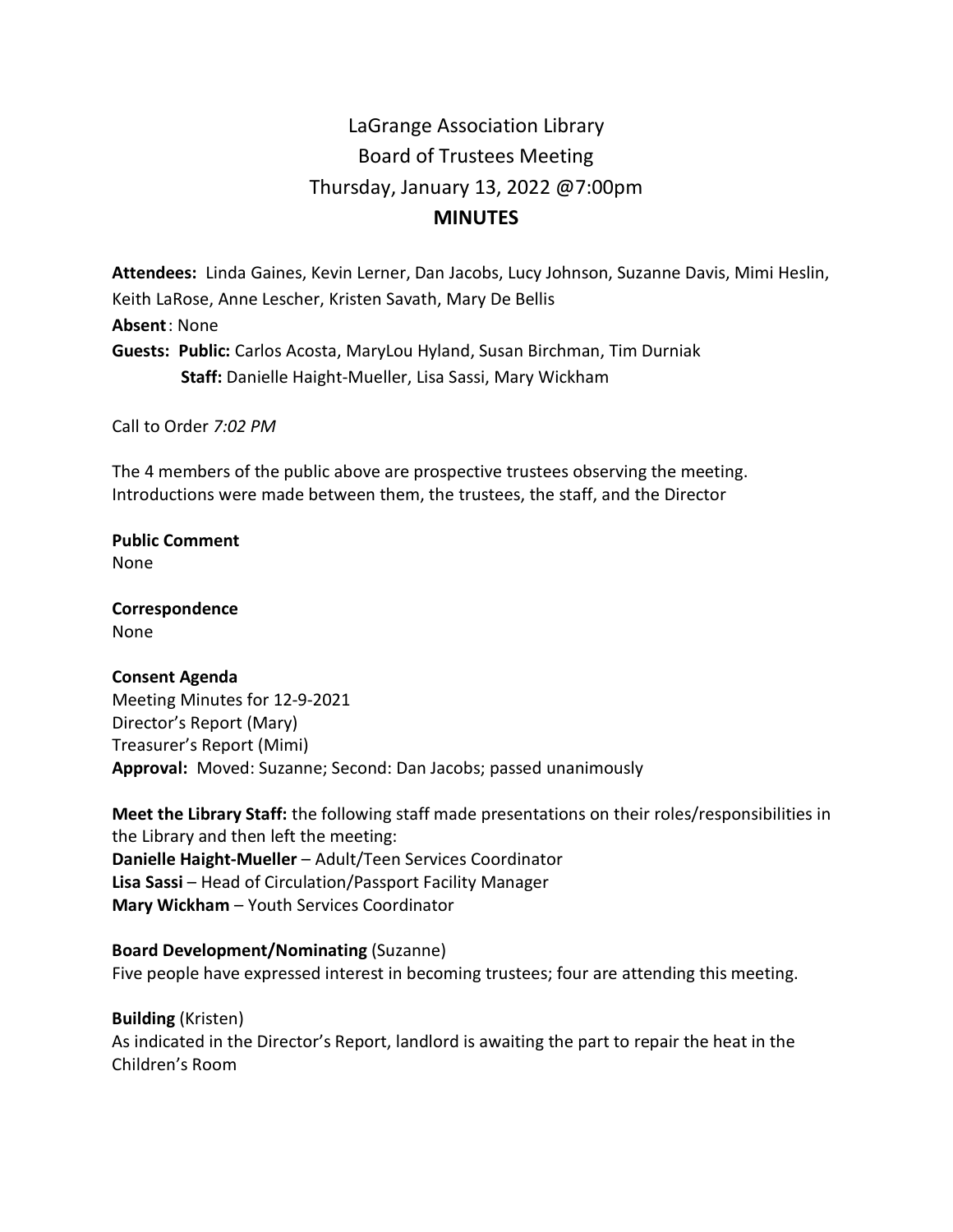**Bylaws/Policy** (Lucy) No update **Capital Campaign** (Kevin) Not met yet, but a busy year anticipated

#### **Fundraising** (Suzanne)

The committee will be meeting on 1/19 – former trustee Wendy Bohlinger volunteered to be a committee member

**Finance** (Mimi) No update - committee meeting to be held on 1/20

### **Long Range Planning** (Dan)

Committee met in December, brought up most common issues in past survey.

### **Friends** (Anne)

\$308 made from the holiday basket raffle. Anne suggested local author Tony Musso for a Library program. Mary indicated that he had done several programs in the Library's former location. She will give his information to Danielle, the adult program coordinator.

### **Old Business**

**Donor Reception:** It's currently planned for the afternoon of March 13<sup>th</sup> in the community room. 30-40 people have attended in the past; all hundred plus donors and local officials are invited. Don't want to send out invites too early because people forget. Don't know what the pandemic situation will look like. Should we be looking at April as an alternate? So hard to say. People come in and out. Need to discuss further. Volunteers needed for:

Invitations Cups, Plates, etc. - Linda Decorations Flowers

Food: cheese & crackers, finger food, etc. Could reach out to Adams for donations. Everybody on the Board takes part in this effort. A wish list will be created and circulated to the Board after the Fundraising committee meets on 1/19. Will think about displaying the fundraising thermometer and plans for phase 2 renovations.

# **New Business**

**2022 Holiday Closings** – Action Item –Lucy moved; Kristen seconded; motion passes **Personnel Appointment** – Action Item – Susanne moved; Kevin seconded; motion passes **Library Hours of Operation** - discussion about time changes for opening and closing. Mary will look at other neighboring libraries' hours and put a chart together for the February meeting. **Google Drive for Board -** documents & calendar: we have a shared OneDrive site owned by a former trustee. Donor information, board information. Google has an advantage over OneDrive. Have a folder for each committee. Mary will talk to Danielle and they'll get back to us.

**New Library Website** – done in WordPress, very rough draft right now. Sherry and a staff